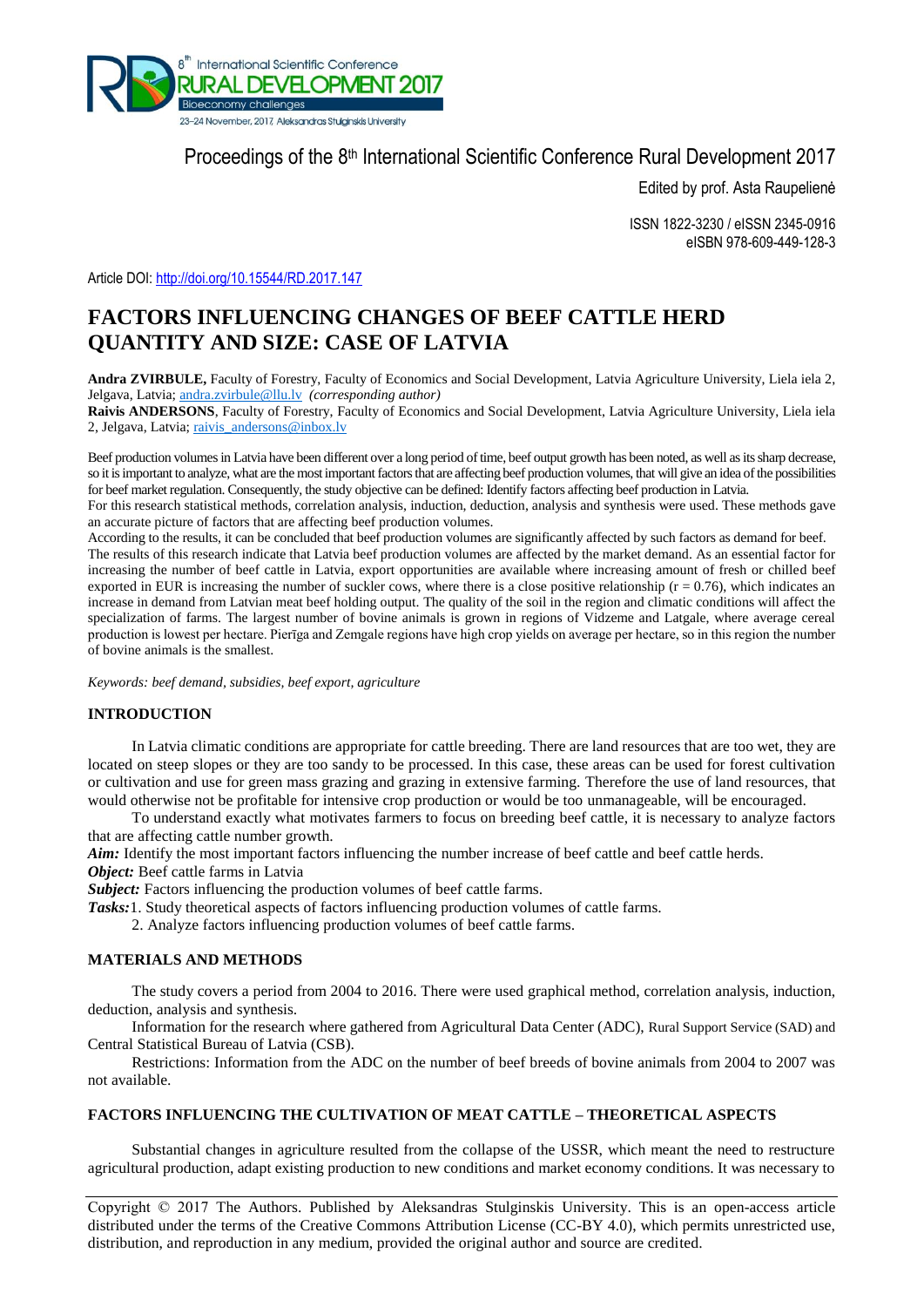review production processes, achieved levels of yield, livestock genetics and other factors affecting the international competitiveness of post-communist countries (Scrieciu, 2011). Farmers were faced with a situation where they themselves had to decide what, how and how much to produce to make a profit. The society is interested in economic activities in the countryside, because the viability of farms is important from the point of view of rural development - whether agricultural land and settlements will be used. Abandoned areas of agricultural land cause losses - loss of revenue from the production of agricultural products and later expenditure, returning overgrown agricultural land to agriculture (Bojnec, et al, 2013).

It is important that interest in the processing of agricultural land is also from people living in rural areas, especially those who have access to agricultural land resources. When assessing support options and stimulating the processing of agricultural land, it is important to know the wishes of landowners regarding land use, which could be affected by legislation, landowner knowledge, education, experience and quality of land resources in order to be able to predict the impact on rural development, employment in countryside and preservation of environment. When assessing the willingness of landowners to use their land resources, their level of knowledge and management objectives, which could be affected by regulatory enactments, should be taken into account. When purchasing property, buyers take into account factors such as the fertility of the land, the area of land in hectares, the current use of land and the distance from the strategic points of economic activity. Land user decision on land use is influenced by land fertility, relief, potential value by selling it (Schouten, et al, 2014). Considering peculiarities of the most important resource of agricultural production, agricultural land, owners had to assess the possible uses of land, as it significantly affects the usefulness of the use of production resources.

In the course of economic activity, the farm must be competitive - it must be able to produce agricultural production at the lowest possible cost and sell produced goods at the highest possible price. In order to create a competitive farm, it was necessary to evaluate the factors of the external and internal environment that could promote or hinder the development of the beef cattle breeding industry. As a first factor influencing the farm's decision to engage in the production of a specific agricultural product is the availability of financing for development, the ability to invest in production development (Knootz, 2010). The entrance in beef cattle farming sector is less investment demanding, as is the case, for example, in dairy farming.

Agricultural companies, like other companies, are looking for ways to increase their profits - this can be done either by increasing the sale price of the output or by reducing production costs. Both options are relatively limited - this can be achieved by new production technologies, livestock or crop varieties that are much less demanding with higher yield potential.

This forces agricultural enterprises to concentrate on those areas of activity that give them the most profits with the least costs that can be done with the resources at their disposal (Bezat-Jarzębowska, et. al. 2013). Decision-making at livestock farms is based on product development, including strategic goals related to reducing biological and market risks, preserving food safety, using family labor, reducing overall costs, improving production conditions and efficiency by investing (French, et al. 2011). The restructuring and adaptation of production to market demand also had to consider the possibilities of the farm to produce competitive agricultural products. When selecting the specialty of the farm, farm managers had to consider the climatic conditions and resources at their disposal for the preparation of high quality fodder. Very significant backwardness was observed in crop production, with great influence on climatic conditions and the use of crop varieties and production technologies (Scrieciu, 2011). With poor quality crop production, milk cattle for quality milk cannot be maintained without additional costs for the purchase of feed, which increases the cost of milk production. Therefore, in areas with low fertility rates, most often choose to deal with livestock farming, the most common in extensive farm management system. This is also borne out by studies by the European Union where the region of climatic conditions in Europe has been affected by the growing breeding technology in cattle breeding in Europe. More extensive farming practices based on the grazing system for meat cattle fattening are being applied in the north Europe (The meat sector in the European Union, 2004).

In the transition to a market economy, farms that chose to grow beef were to modernize and adapt to market conditions in order to achieve good production results. Compared to developed countries, labor productivity, task sharing opportunities and possibilities to adapt to new production conditions were considerably lower, considering the level of technological development, the existing material base and the opportunities for development in agriculture in European Union member states (Scrieciu, 2011). After changes of production conditions and the process of adaptation, increase production of beef cattle is facilitated by the development of specialization. A free market that is not saturated creates a situation where the specialization of beef cattle breeding can be developed.

This creates preconditions for price differentiation between bovine meat produced in southern and northern Europe. Considering resources invested and the time consumed for beef production in northern Europe compared to southern Europe, it is the basis for a higher sale price of beef produced in northern Europe.

Sales prices may affect the demand for beef, which in turn can have a significant impact on production volumes, considering the difference in demand and supply. Global trends show that overall meat production structure and beef production have rapidly and consistently declined over the last twenty years. Such tendencies can also be attributed to the structure of meat consumption (Popluga, et al, 2010). This points to restructuring of global market and the escalation of competition for the rest of the market. Demand for beef affects its production volumes, which requires manufacturers to be able to compete with the lowest possible price or new products. New consumer trends focus on vegetarianism, healthy lifestyles, reduced consumption of meat in general (Knootz, 2010). The tendency of such consumers to consume less meat is also indicated by a study carried out in Latvia confirming that consumption of beef is not a significant precondition for domestic consumption: majority of consumers surveyed do not like beef smell and taste, which suggests that in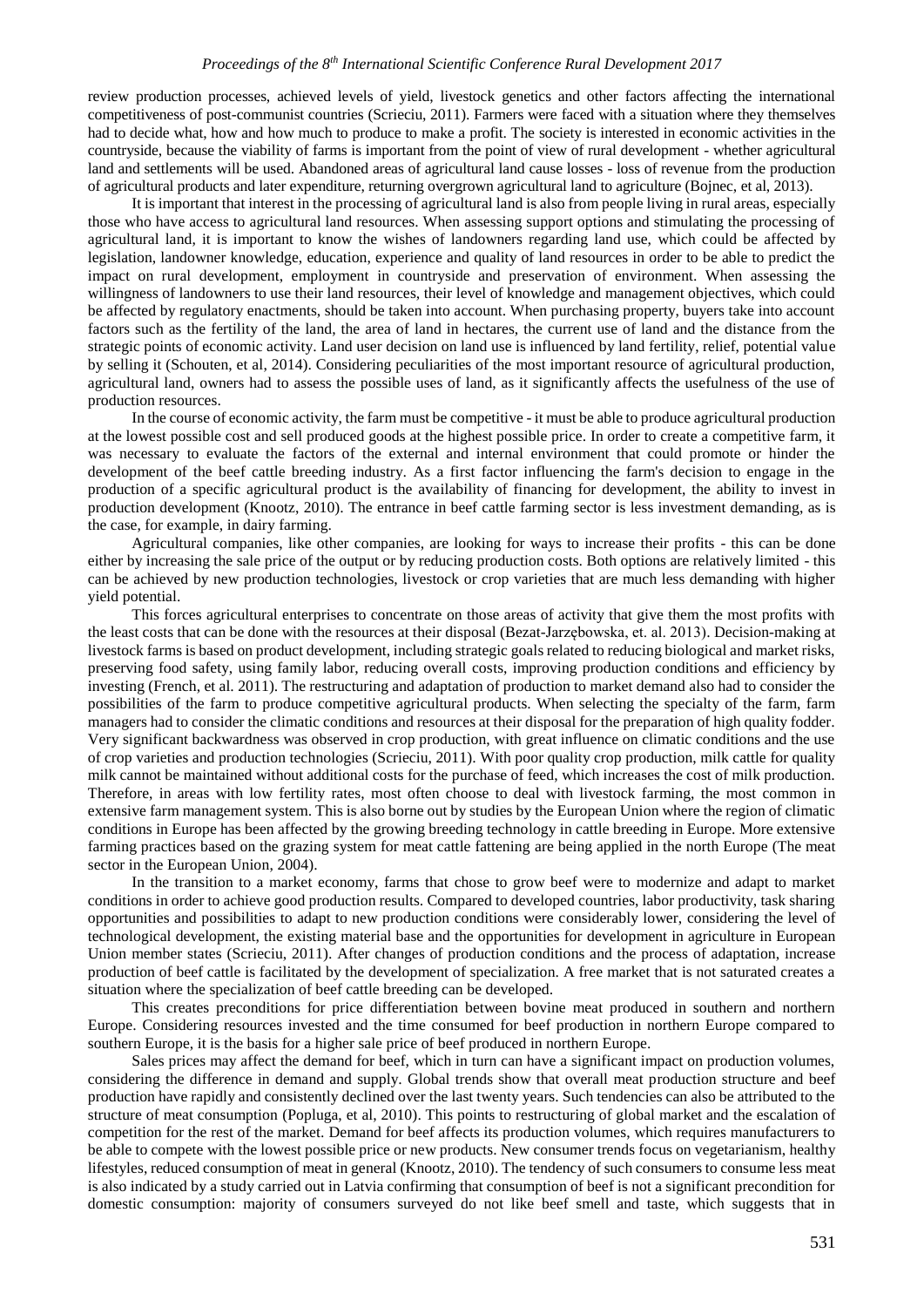comparison with pork, beef is a relatively new product on the Latvian consumer menu. Similarly, the relatively low prices and lack of information on beef recipes can be considered as limiting factors for beef consumption (Popluga, et al, 2010). A cheaper supply of dairy cattle in market makes a significant pressure on beef prices. Great advantage of dairy cattle is that it includes not only milk extraction, but also relatively cheaper beef production, both from culled dairy cows and from bulls and culled heifers.

The pressure of milk quotas on production limits was the result of the availability of a large number of relatively cheap milk beef on the market, which is also classified as beef. This situation also reduced selling prices of meat from bovine meat breeding, resulting in a disadvantage - relatively expensive fodder and low beef sale prices. It affected specialty beef cattle farms - both higher production costs and competition for feed.

It can be concluded that market for meat beef and milk beef interacts with each other - competition is created, where meat from cattle breeds yield qualitative and relatively expensive meat, while comparatively cheap meat is obtained from dairy cattle, since bulls and culled cows and heifers in dairy farming are considered to be by-products (Kempen, et al, 2011). Such market situation does not contribute to development of beef cattle specialization, since beef cattle is the only product that can be sold to beef cattle farms.

A subsidy mechanism has been introduced to help producers cope with losses incurred in beef production (Aby, et al, 2012) to promote production, compensate for losses incurred during development period of the industry. It ensures that farms have additional developmental resources to promote competitiveness. For example, direct payments to Dutch farmers are intended to encourage farmers to implement a minimum level of management of animal welfare, environmental protection and sustainability (Samson, et al, 2013). It ensures that the farm, while promoting its competitiveness, will also comply with environmentally-friendly requirements and provide the conditions necessary for animal well-being.

The development is gradual, therefore, to a large extent, beef cattle farms in Europe are affected by subsidies that help farms to generate income from economic activity, since the cost of raising beef cattle is higher than the proceeds from sale of meat. In current market situation, to replace subsidy revenues, farms will have to increase sales prices for beef, which is unlikely because of the alternative supply of beef from dairy cattle (Amores, et al, 2009).

Meat cattle breeding is stimulated by various support payments, objectives of which are:

- Reduction in intervention prices for slaughtered cattle and special payment for beef.
- To increase revenues of farms whose main activity is the raising of beef cattle (suckler cow payment).
- Motivating Extensive Management (Extensive Growing Supplement).
- Market equilibrium, reducing seasonal effects on sales volumes and prices.

• Allow national governments to implement specific farming methods and set up a special payment envelope for a variety of unforeseen events.

In 2003, the EU decided that payments would no longer be tied to production - farmers were given opportunity to produce what the market demanded. When switching to the new scheme, a large part of the EU countries remained in system when it supports specialization of beef cattle breeding.

In order to promote sales of beef cattle, it was working with consumers to increase demand for beef production in EU. To achieve this, the following activities were implemented:

- Beef labeling to ensure traceability.
- Identification of animals to prove cattle belonging to a specific holding.
- Improved lists of authorized feeds and increased control.
- Stricter controls on imported beef.
- EU-funded beef sales promotion measures (Norton, 2005).

Stimulation of this kind of production can help to develop the meat industry and increase both the number of herds and the production of beef.

### **FACTORS INFLUENCING BEEF PRODUCTION IN LATVIA**

When analyzing the impact of internal consumption on increase in production of beef, it can be concluded that, taking into account changes in population, when in 2017, compared with 2004, according to CSB (Central Statistical Bureau of Latvia) ISG021, according to data of "Permanent population by gender at beginning of year", population of Latvia has decreased by 326 thousand people.

Retail prices for beef and veal purchases by households tend to increase, when compared to price of beef in 2004, 2.23 euros per kilogram, more than doubled in 2016, reaching price of 4.95 euros per kilogram.

When analyzing consumption volumes of bovine meat and the impact of price on consumption (see Figure 1), it can be concluded that there is a close negative correlation  $(r = -0.935)$  between price of beef and veal and the consumption of beef and veal. Determination coefficient  $R^2 = 0.87$  suggests that the price of beef and veal in 87% of all cases will be the deciding factor for how many kilograms of beef and veal will be bought.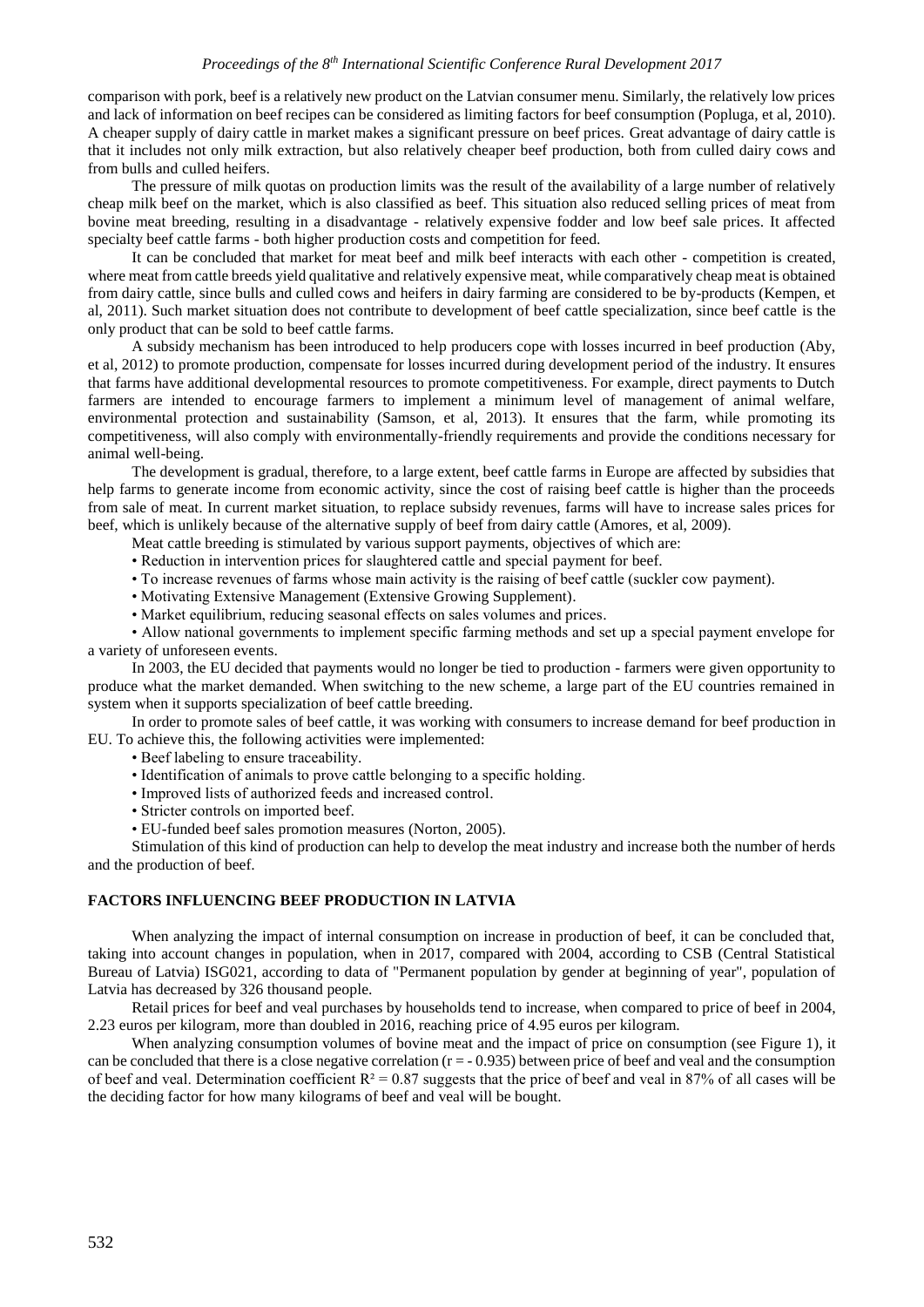

*Source: author calculated according to CSB data MBG15.*

Figure 1. The consumption of beef and veal on average per household member correlated with average purchase price of a kilogram of beef and veal in Latvia in a period from 2004 to 2016

Taking into account the domestic dependence of domestic beef consumption on sale price, it also affects the amount of beef produced when it contracted during country's economic recession and continued to decrease until 2012 (see Figure 2). Volume of beef produced is increasing from 2014 - on average 6% against previous year.



*Source: author calculated according to CSB data LIG011.* Figure 2. Beef production dynamics in Latvia during a period from 2004 till 2016.

In Latvia, on average, about 20 thousand tons of beef are produced each year. Milk produced from dairy cattle is also included here, but in view of changes in structure of dairy cattle, it can be seen that a part of total the beef production is also provided by dairy cattle, but tendency is that the increase is mainly related to increase in number of beef cattle, which contributes to increase in production of beef.

With decline in domestic consumption, support for national and EU investments, which allows farms to reduce losses resulting from unfavorable market conditions, are very important for farms. One of the most important forms of support for production is state aid for suckler cows originally intended for development of a herd to ensure maximum productive and predictable production of beef (see Figure 3). After 2010, farms no longer have access to aid for suckler cows that are pure bovine animals.



*Source: Rural Support Service (SAD) statistics for a period from 2004 till 2016* Figure 3. Type and amount of support payments for suckler cows in Latvia for a period from 2004 to 2016.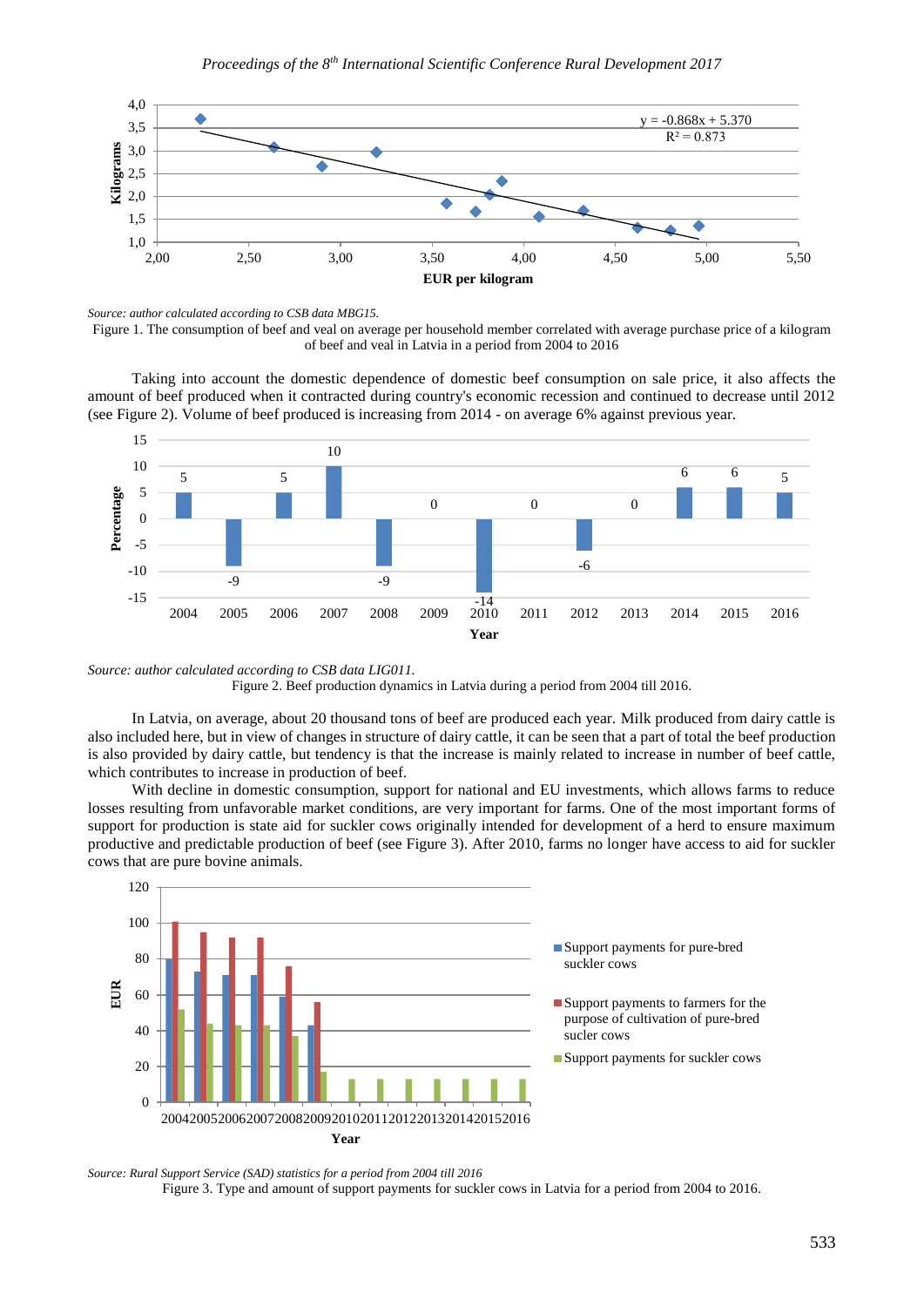With the decline in state support, the number of suckler cows in the whole of Latvia increased, also during country's recession, where the total number of registered beef cattle after 2007 decreased by 92 herds, reaching previous registered beef cattle herds in 2012 (see figure 4). It was found that the decrease in consumption of domestic beef in Latvia has not affected the number of beef cattle – the number of beef cattle is increasing, which indicates that re are or factors influencing volume of beef production.



*Source: author's calculation based on data from Agricultural Data Center for a period from 2007 till 2016* Figure 4. The number of cattle herds in Latvia in a period from 2004 to 2016 and total number of beef cattle in Latvia during a period from 2007 to 2016.

Data shows that as the number of herds grow, its size also increases - if in 2007 the average stock of livestock was 26.7 bovine animals, then in 2016 there were 54.3 cattle in a herd, which is by 50% more (see Figure 5). With increase in herd size, proportion of suckler cows will decrease in herds where in 2007 40% of all cattle herds had a suckler cow, but in 2016 suckler cow was 43%. By increasing the number of suckler cows and also the total number of beef cattle, beef cattle farms will be able to produce more beef. And, given the proportion of suckler cows in a herd, it can be concluded that more owners of flocks begin to deal with fattening of beef cattle, which allows farms to sell their produce to the final consumer and consequently also generate higher revenues for farmed animals.



*Source: author's calculation based on data from Agricultural Data Center for a period from 2004 till 2016* Figure 5. Average number of female beef and beef cattle in Latvia in a period from 2007 to 2016.

As an essential factor for increasing the number of beef cattle in Latvia, export opportunities are available where increasing amount of fresh or chilled beef exported in EUR is increasing the number of suckler cows, where there is a close positive relationship  $(r = 0.76)$ , which indicates an increase in demand from Latvian meat beef holding output (see Table 1). Increase in the number of suckler cows also has a major impact on export of frozen beef, which has led farmers to increase herds and production volumes in order to be able to meet the demand for the export market. When assessing impact of export volumes on number of livestock, there is no close correlation between export volumes of EUR and number of herds, which indicates that farms of meat cattle specialization are starting to fill this market niche, ensuring demand satisfaction and competitiveness, with possibility of growth.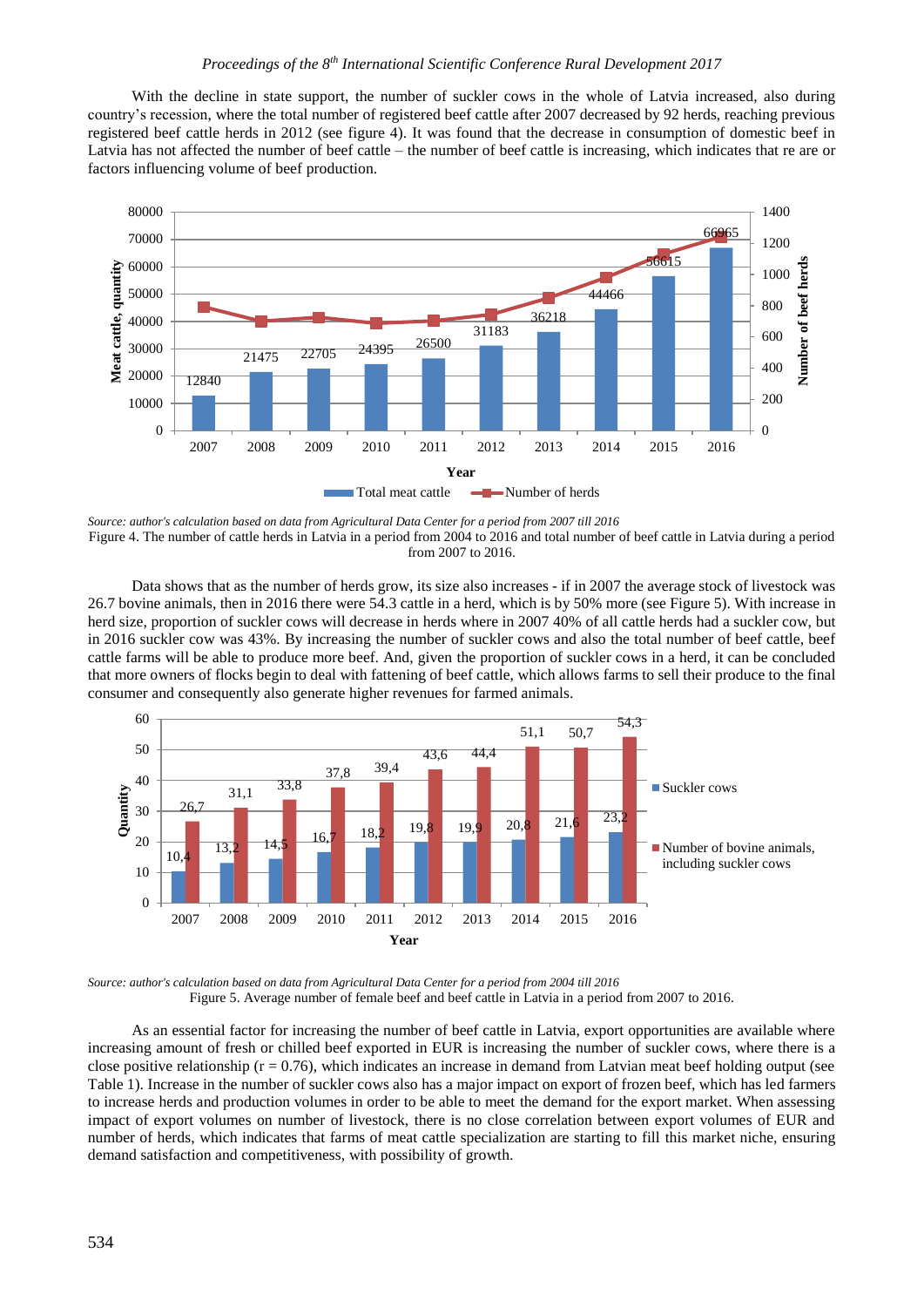|                   | Live animals | $\mid$ Meat of bovine animals, fresh or chilled $\mid$ Meat of bovine animals, frozen |      |
|-------------------|--------------|---------------------------------------------------------------------------------------|------|
| Suckler cow       | 0.59         | 0.76                                                                                  | 0.71 |
| Total meat cattle | 0.56         | 0.74                                                                                  | 0.69 |
| Number of herds   | 0.16         | 0.24                                                                                  | 0.34 |

Table 1. Correlation coefficients between the number of beef and beef cattle in Latvia and Latvia in period from 2007 to 2016 for exports of bovine products.

*Source: author's calculation according to Agricultural Data Center and CSB data, for period from 2007 to 2016*

By analyzing the regions impact on the chosen economic activity, it can be concluded that the region has an impact on bovine population. Regions where, on average, according to CSB data, is the lowest crop yield per hectare has the largest number of registered bovine animals. This indicates that the quality of the soil in the region and climatic conditions will affect the specialization of farms. The largest number of bovine animals is grown in regions of Vidzeme and Latgale, where average cereal production is lowest per hectare. Pierīga and Zemgale regions have high crop yields on average per hectare, so in this region the number of bovine animals without milk cows is the smallest.



*Source: author's calculated according to CSB data LLG0221*

Figure 6. Number of cattle in regions of Latvia without milking cows from 2004 to 2016.

When assessing data, it can be concluded that state aid for beef cattle is not considered to be a catalyst for the development of beef cattle herds. Also, the Latvian domestic market does not affect changes in number of beef cattle in the country. Results of this research shows that the main factors contributing to the increase in number of beef cattle and the increase in number of cattle themselves are sales opportunities outside of Latvia - these are export markets where production of beef cattle herds in Latvia can be marketed.

In order to facilitate the development of specialization of beef cattle, it is necessary to work on the development of exports in order to ensure the best possible conditions for the realization of owners of Latvian beef cattle breeders, ensuring a competitive quantity and quality of production.

#### **CONCLUSIONS**

- 1. In Latvia there is a weak demand for beef, which is flexible, and it changes inversely proportional to changes in beef prices. It can be concluded that there is a close negative correlation  $(r = -0.935)$  between price of beef and veal and the consumption of beef and veal. Determination coefficient  $R^2 = 0.87$  suggests that the price of beef and veal in 87% of all cases will be the deciding factor for how many kilograms of beef and veal will be bought.
- 2. Growth factor for Latvian beef cattle breeding is export opportunities, where the main products are fresh or chilled beef and frozen beef. Export of live bovine animals over the period considered does not have such a significant effect on increase in the production of beef cattle. Increasing amount of fresh or chilled beef exported in EUR is increasing the number of suckler cows, where there is a close positive relationship ( $r = 0.76$ )
- 3. Latvian cattle farms become bigger and more competitive, as seen by the increase in the average number of beef cattle in meat cattle holdings. Data shows that as the number of herds grow, its size also increases - if in 2007 the average stock of livestock was 26.7 bovine animals, then in 2016 there were 54.3 cattle in a herd, which is by 50% more.
- 4. Support does not play a key role in increasing the beef cattle herds in Latvia. However, the importance of support at the start of the specialization can be assessed as very significant, since special support was paid for the development of livestock genetics that could ensure and predict the quality of beef production.
- 5. Soil fertility and climatic conditions in the regions of Latvia have an impact on the choice of economic activity of agricultural enterprises. In regions where the smallest crop yields are highest, the number of bovine animals will be the highest as well. The largest number of bovine animals is grown in regions of Vidzeme and Latgale, where average